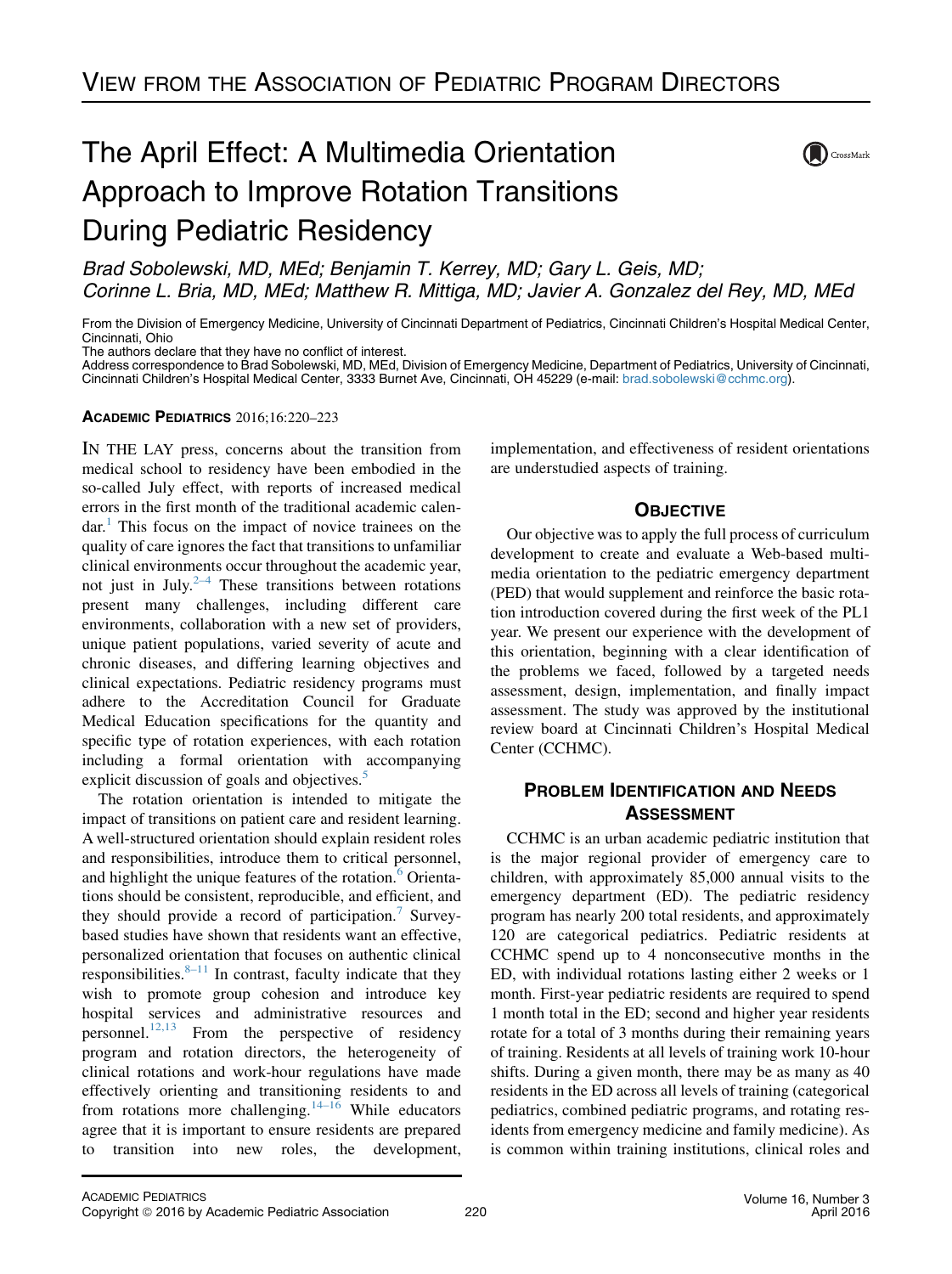At our institution, some faculty and residents in the ED shared concerns that our orientation process was suboptimal because it did not specifically address the unique personnel and patient care issues involved in caring for acutely ill and injured children. Before our work, the orientation to the ED rotation consisted of brief, informal introductions before the PL1 and PL2 years, as well as materials hosted on the hospital Intranet. Residents voiced concerns that they felt underprepared for the rotation, especially in the resuscitation area, an environment unique to the ED and likely not reproduced in any other area of residency. These concerns prompted an internally derived survey-based, anonymous needs assessment, which was voluntarily completed during a residents-only meeting in the spring of 2012 by a limited number (55 of the nearly 200 residents) of trainees, all of whom were rising PL2 and PL3 residents. Key ED faculty and the chief residents developed the survey, which consisted of Likert-response items and open-ended answer questions. Almost threefourths (69%, 34 of 55) of respondents indicated that they had an inadequate orientation to the resuscitation area. Only 14% (8 of 55) were aware of the criteria on which they were being evaluated while rotating in the ED. Overall, 71% (39 of 55) indicated that the existing ED orientation was ineffective. On the basis of the needs assessment, we identified numerous challenges to orienting residents to the ED, including the following:

- A large number of resident trainees each month, working a variable shift schedule.
- An unfamiliar clinical environment.
- A wide spectrum of illness and injury.
- An expectation of frequent patient turnover within each shift, as well as receiving and giving sign-outs on patients whose disposition is undetermined at the time of sign-out.
- Highly variable care teams, with more than 40 faculty, 11 ED fellows, and numerous allied health professionals.
- Unique features of the ED rotation, including the evaluation and management of patients in the resuscitation area.

# **DEVELOPMENT AND IMPLEMENTATION OF NEW ORIENTATION**

Given the aforementioned challenges, we determined that a Web-based orientation would likely best serve our trainees' needs. Online sources of education can be leveraged in order to supplement the traditional curriculum, engage residents, and embed new learning before their arrival on an upcoming rotation. Online tools can provide rich learning experiences that allow learners to review materials on their own time, with straightforward methods to record access.<sup>[7,17–24](#page-3-0)</sup> Thus, in anticipation of the 2012–2013 academic year, we used existing ED rotation goals and objectives and information from the survey to develop and implement an online orientation

- A general video introduction to the ED.
- A specific video introduction for the ED resuscitation area that included information on care team composition, resident role and responsibilities, and the correct performance of the rapid cardiopulmonary assessment.
- A detailed presentation on the Pediatric Milestones– based ED rotation evaluation.

The video-based components were filmed in the ED, with faculty and staff in various roles. Video footage was edited on Final Cut Pro X (Apple, Cupertino, Calif) and the final general and resuscitation area videos uploaded to Vimeo (White Plains, NY). The orientation videos were password protected and embedded on the orientation Web site, hosted via WordPress (WordPress, San Francisco, Calif) on a domain owned by the principal investigator [\(http://www.pemcincinnati.com/orientation](http://www.pemcincinnati.com/orientation)). The entire orientation took 25 to 30 minutes to review. It was critical to assure that residents were held accountable for accessing the orientation. As such, we decreed that residents who did not attest to viewing the orientation would not be permitted to participate in care in the resuscitation area of the ED.

Beginning with the July 2012 rotation block, an e-mail was sent to all PL1 and PL2 categorical pediatric residents scheduled to rotate through the ED, both 7 days and 48 hours before the start of their rotation. We embedded an e-mail form on the orientation Web site that allowed residents to attest to viewing of the orientation materials. We chose only the PL1 and PL2 residents because PL1s were entering the PED for the first time, and the PL2s would participate in the care of patients in the resuscitation area. PL3 and above residents were not included in the e-mail reminders because they had already rotated through the PED several times and had experience in the resuscitation area. Because of differing goals and objectives, visiting residents (family medicine) and emergency medicine residents were also excluded.

### **MEASURING IMPACT OF ORIENTATION**

Record of e-mail attestation from the Web site served as a proxy measure for resident access of the orientation materials. We assessed the impact of the orientation in 2 ways. First, research coordinators approached PL1s and PL2s in the ED and had them answer 10 single-answer questions related to principal concepts featured in the orientation, such as personnel roles and responsibilities, trauma team activation criteria, and ED-specific patient care processes. The 10 questions were randomly selected and sequenced from a bank of 25, which were developed by the study authors and piloted by the chief residents. The research coordinators approached residents in private during the first or second ED shift of their rotation, performed the knowledge testing, and provided answers for any incorrect responses. These pop quizzes were conducted between January and June of 2013. Using analysis of variance, we assessed for an association between the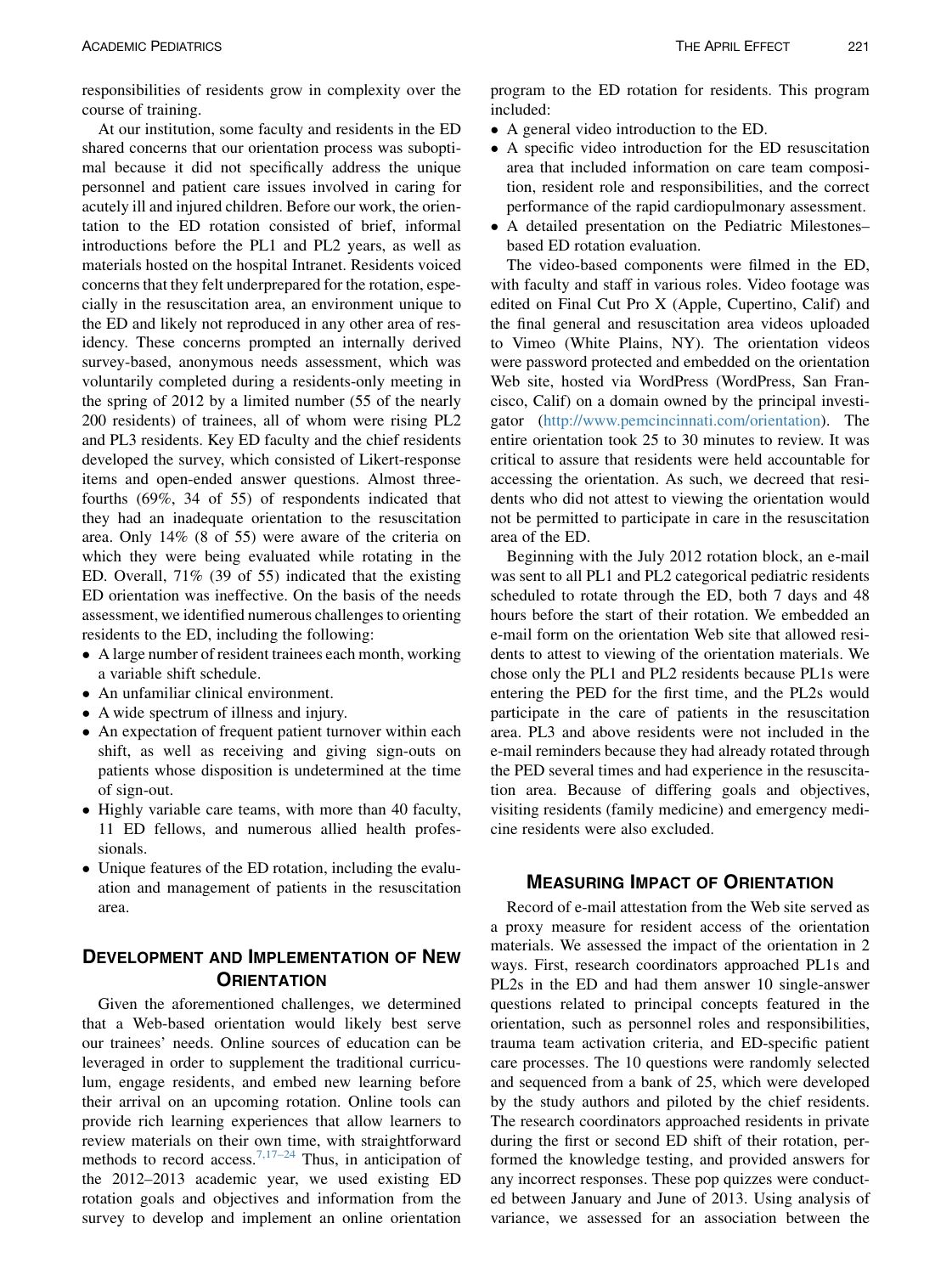number of prior PED rotations and total score, suspecting that new PL1 residents who viewed the orientation would have similar knowledge to PL2 residents who had rotated previously. Second, after year 1 of our orientation implementation, we again surveyed the residents. We compared survey responses by chi-square test.

### **RESULTS OF INTERVENTION**

During the  $2012-2013$  academic year, 94% of eligible residents (93 of 99) attested via e-mail that they viewed the orientation Web site before at least one ED rotation, including  $96\%$  of PL1s (50 of 52) and  $91.5\%$  of PL2s (43 of 47). Eighty-eight percent (87 of 99) of the residents rotated through the ED more than once; 31% (30 of 99) attested that they viewed the orientation before all of their ED rotations, including 67% (35 of 52) of PL1s and 17% (8 of 47) of PL2s.

More than half (64%, 63 of 99) of the residents were approached for the pop quizzes (25 of 52 PL1s and 38 of 47 PL2s). The mean number of correct answers to knowledge questions by all residents was 7.2 of 10 (SD 2.1). The mean number of correct answers by PL2s (8.1 of 10, SD 1.7) was greater than that of PL1s  $(5.8 \text{ of } 10, SD 2.1); P < .0001$ . The mean number of correct responses for residents in their first ED rotation was lower compared to those who had previously spent 1 or more months on the rotation  $(P = .001; Fig).$ 

Fifty-four (58%) of 93 residents who attested to viewing the orientation materials responded to our postsurvey, which asked the same questions as the presurvey. The postsurvey participants (PL1 and PL2 trainees) again provided their responses in an anonymous fashion. Furthermore, the pre- and postsurvey respondent populations were not identical. Sixty-five percent (35 of 54) indicated that they were aware of the specific criteria on which they were being evaluated, compared to 14% historically (8 of 56),  $(P < .0001)$ . All (54 of 54) survey respondents felt that they had received an appropriate orientation to the



Figure. Comparison of resident performance on knowledge assessment by amount of previous emergency department (ED) experience in months. Each bar represents mean proportion of items answered correctly by experience in pediatric ED. Error bars represent 95% confidence intervals.

resuscitation area compared to 32% (18 of 56) historically  $(P < .0001)$ .

In its first year, a Web-based and multimedia orientation to our PED was associated with improvements in resident exposure to orientation materials, resident knowledge of rotation expectations/evaluation criteria, and resident perception of the adequacy of the ED orientation. Since its inception, the orientation has been updated in an iterative fashion in response to changes at the institution.

As noted earlier, most studies of residency rotation orientation effectiveness have been limited to surveybased methodology and do not address the process from start to finish, in contrast to our orientation program devel-opment process<sup>[9,12,25](#page-3-0)</sup> One study has shown short-term increases in technical confidence among residents. $^{26}$  $^{26}$  $^{26}$ Multiple orientation curricula can be found online through repositories such as MedEdPORTAL, but they require modifications for local adaptation. Although many such curricula may include evaluation tools, data allowing an interpretation of the effects of implementation are lacking.<sup>[27,28](#page-3-0)</sup>

There are limitations to our study and the interpretation of our findings. First, we were limited in our ability to assure that all residents watched the entirety of the videos. Content hosted on Vimeo or other online services lack detailed tracking beyond rudimentary view counts. Thus, future modifications will include content stratified by resident level and designed with adaptive modular platforms (such as Adobe Captivate) in order to better engage learners and track compliance. Second, we were not able to capture all of the available trainees in the knowledge assessment. However, we were reassured by the pop quiz scores of the PL1s that had never before rotated in the ED. Their results suggest that rotationspecific knowledge was acquired via exposure to the online orientation. It is important to note that residents with greater prior ED experience answered more questions correctly on average. We suspect that cumulative experience in the ED accounted for this measured difference. Third, we did not utilize a pretest–posttest methodology to establish the baseline knowledge of PL1s before the online orientation. Future studies should consider incorporating a pretest or use of a control group (ie, outside rotators such as family practice residents) to better assess the effectiveness of the orientation. Finally, it is important to note that our experience is an investigation of the impact of a pediatric residency rotation orientation at a single institution and these results may not be generalizable to all pediatric institutions or ED rotations. Though the content of our orientation was highly specific to our institution, the methodology is easily replicable and the process to create a rotation specific video can be accomplished affordably via commercially available software and equipment.

Despite these limitations, several important lessons were learned that will inform our future endeavors and be of